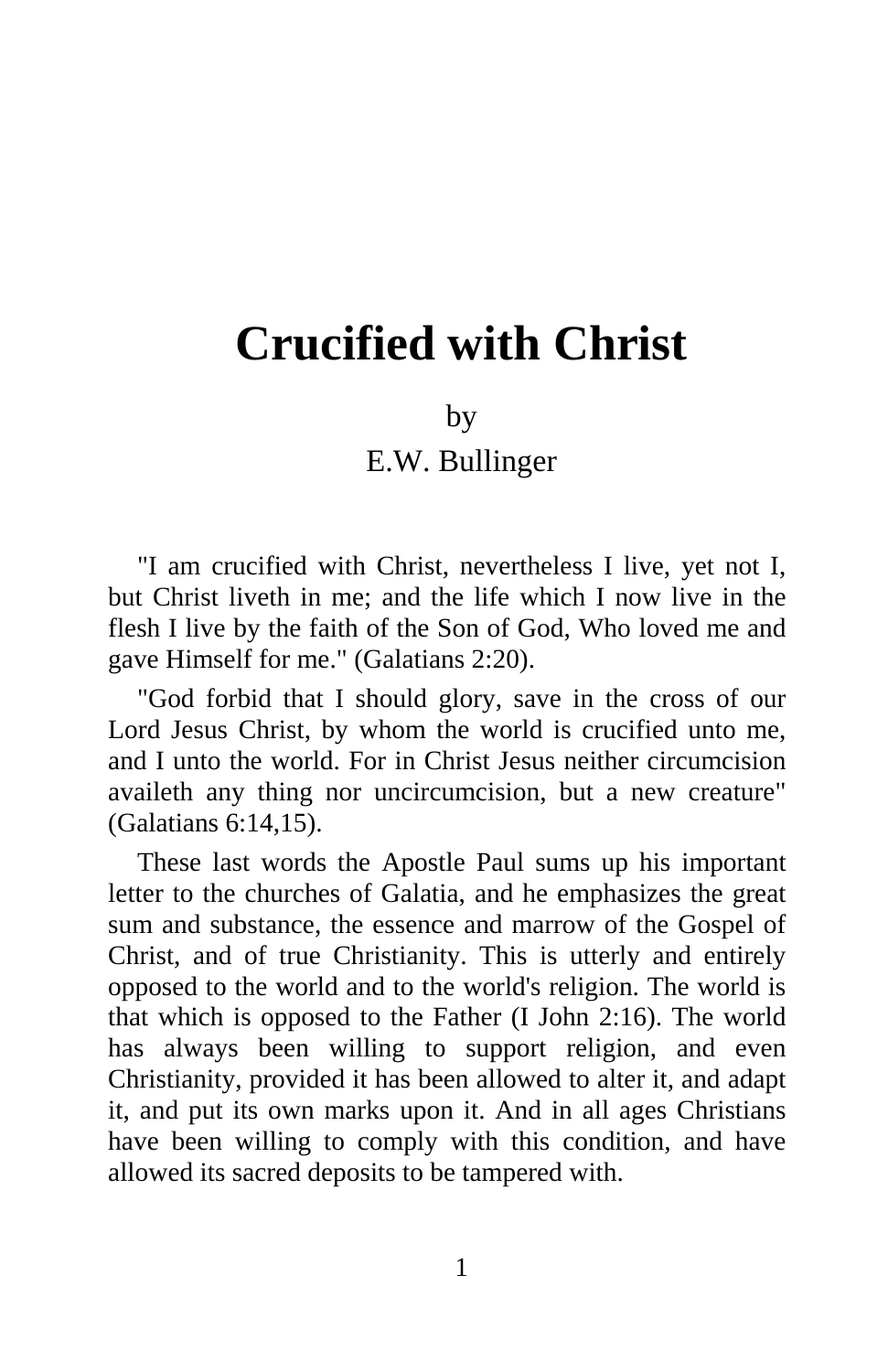To such St. Paul says, "As many as desire to make a fair show in the flesh, they constrain you to be circumcised; only lest they should suffer persecution for the cross of Christ" (Galatians 6:12). It was the fear of the world that constrained Christians to submit to circumcision. They allowed themselves to be made bad Jews lest they should be persecuted for being good Christians. "Marvel not," said Christ, "if the world hate you"; but His followers grew weary of being despised and hated, and so they listened to the world's overtures of peace, and accepted the world's terms to gain for themselves the world's security and luxury. But the world has ever broken its promise, and will yet break it more and more! "The friendship of the world is enmity with God." We cannot purchase peace with the world without losing peace with God. Its last work will be to strip and destroy that church, which has purchased peace at the cost of disobedience to the Lord and by compliance with the requirements of man!

St. Paul's counsel here is, that mere religion without Christ is nothing, is useless, is worthless. Circumcision is useless without Christ, and uncircumcision is useless without Christ, i.e., the old nature in any shape is nothing. Man's thought ever is that it is something, that something can be made of it. Hence no effort-has been spared. In one age restraint has been tried, in another, liberty. In one age discipline cuts it down, in another, indulgence lets it grow. One school advises , and tries monasticism, another believes in the development of man, but no modification of the natural man will suffice; it must be a "new creation" (II Corinthians 5:17, R.V., margin).

Man must be made over again, made anew. This is the great point on which the Apostle lays such stress here. He says, "From henceforth let no man trouble! me, for I bear in my body the marks of the Lord Jesus" (Galatians 6:17). There is a double reference in his words, when translated more closely, "Administer not to me your cuts." I need them not, I am crucified with Christ. It is not marks nor brands made by man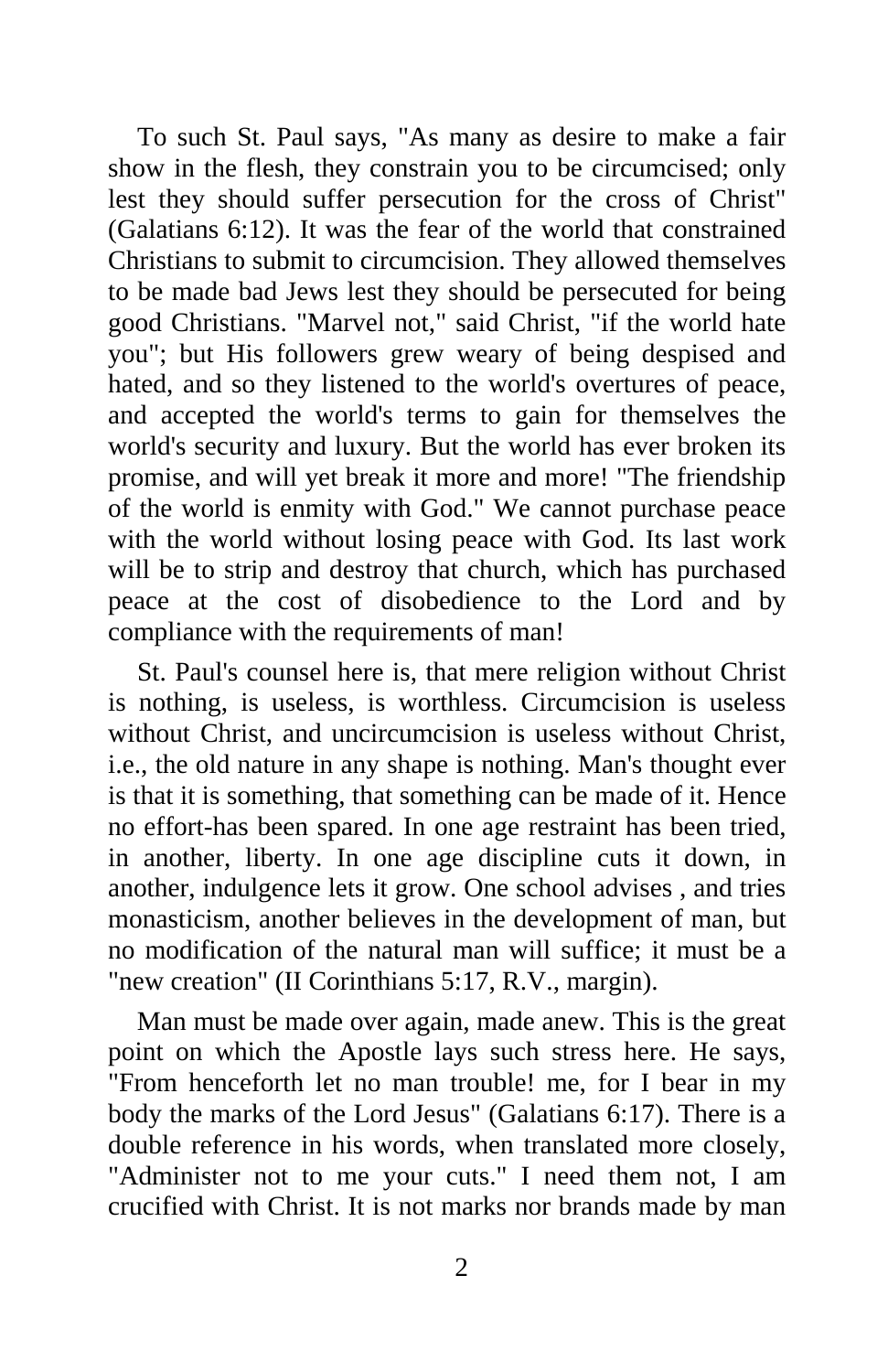upon the flesh that we want, but it is the brands of the Lord Jesus. He was crucified for us, "wounded for our iniquities," and those who are crucified with Christ have His marks on them, and to such can be said, "the grace of our Lord Jesus Christ be with your spirit (verse 18). This is the cry from Heaven to all who are crucified with Christ, this "grace" in them and with them is the "mark" and "brand" which the world will never countenance and approve.

The world threatens with loss all who are thus marked as the Lord's. But what says He to such? "Seek first the Kingdom of God and His righteousness and all these things shall be added unto you." "God shall supply all .your need." We need not fear about not pleasing the world; Christ takes all excuses away. "Take no thought, saying, 'What shall we eat'? or 'what shall we drink' or 'wherewithal shall we be clothed?'... Take therefore no thought for the morrow; for the morrow shall take thought for the things of itself" (Matthew 6:31, 34). This is godliness, and godliness has the promise of this life as well as of that which is to come.

Thus we see that the Apostle's argument is based on the declaration of our Lord. We see that the only thing we can really glory in is the Cross of Christ, by which we are crucified to the world, because we are crucified with Christ, and this may mean perils and hardships. But there is a very important point connected with this matter -- and it is, that it is a very personal and individual concern. The Apostle says, "I and Me." "I am crucified with Christ... He gave Himself for me" (Gal. 2. 20). This is the glory of the Gospel. The world talks about "man," and would deify "man "; but God, while he has condemned "man," saves "men." Men lose themselves in masses, and attempt to hide themselves in the multitude; but so soon as God speaks He separates one from the other, and deals with individual souls.

The Gospel does not deal with the masses as such; it takes out from the masses "a people for His Name." The Cross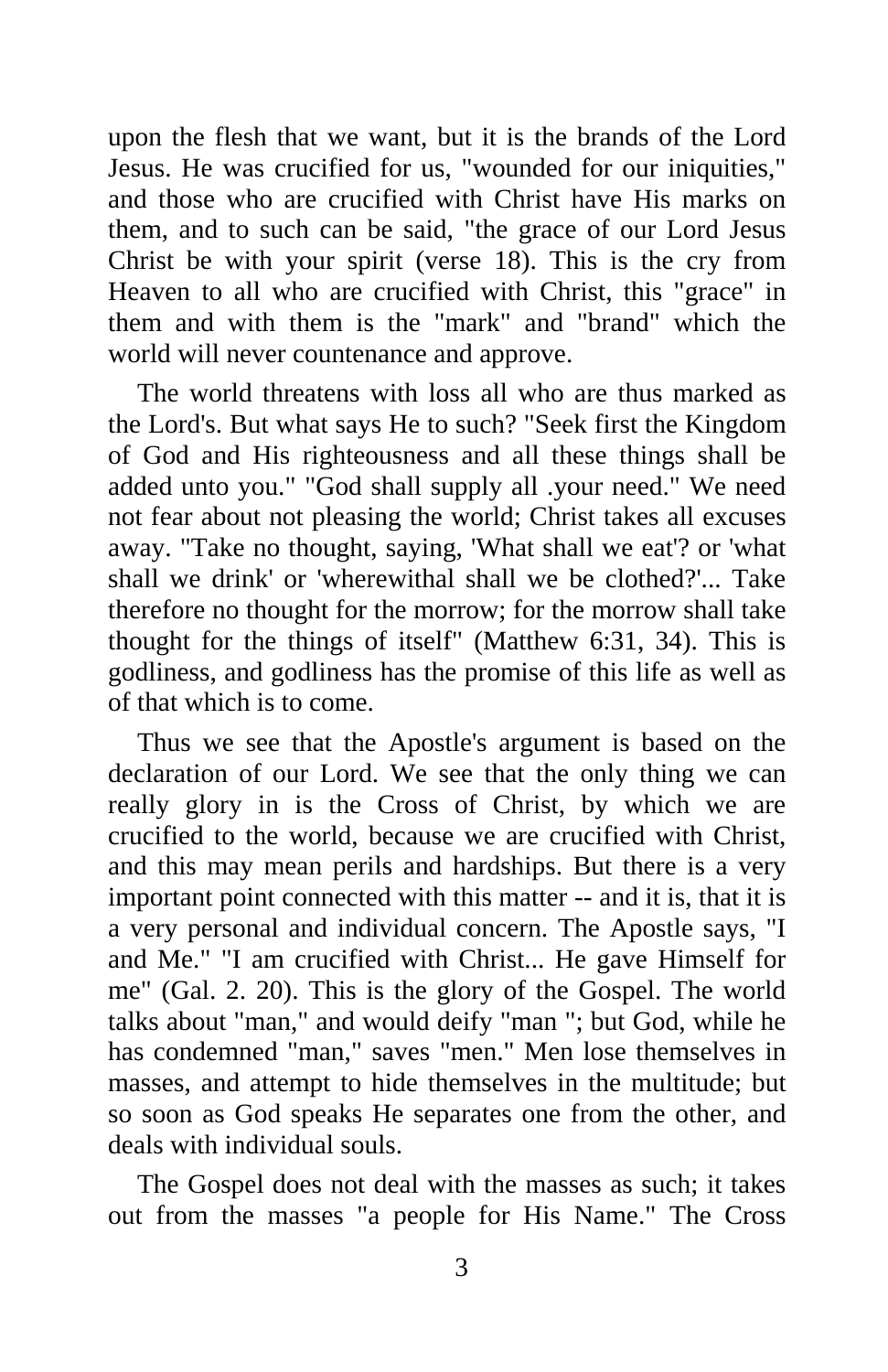stands out in relation to all who are crucified with Christ. It is not that you have been born in a land where the Cross is honoured; it is not I that you have relations with a church that holds forth the Cross; it is not that you wear a cross, but that you are in living vital union with the crucified, so that you may say, "I have been crucified with Christ." Oh, what a wonderful expression! What a mysterious truth, when a lost sinner comes into the vital experience of it! Then for him these 1,800 years are blotted out, and he counts himself as being on Calvary in Christ.

So real is this great truth that the very crucifixion scene becomes part of our experience. In God's sight, in the Divine view, the saved sinner is identified with Christ Everything he gets from God is in Christ. He is "chosen in Christ," accepted in Christ, redeemed in Christ, and represented by Christ. Not only is this great fact and truth for every saved sinner, but in measure and in part the very experiences of Christ are ours. There is a sense in which they become true in our experience.

Take, first, His rejection. He was "rejected of men," not rejected of the Father! No. We must make the distinction which the Scripture of truth makes. Not as is commonly said that the Father hid His face from the Son, but it was God against man. "Awake, O sword, against... the man that is My fellow" (Zechariah 13:7) -- "against the man," not against "My Son." "The Son of Man" was "rejected of men," and the penitent soul, the sin-convicted sinner, has this experience. The first thought of such an one is, "I am accursed before God." Never before has the sinner known the terrible weight of Divine rejection till the Holy Law of the Holy God is written by the Holy Spirit on the fleshy tables of his heart. He that has been crucified with Christ enters into the real positions and in measure and in part into the experience of the darkness which overspread the heavens when Christ as man hung upon the cross, being made a curse for us The death due by the law is realized by such an one; conscience is now for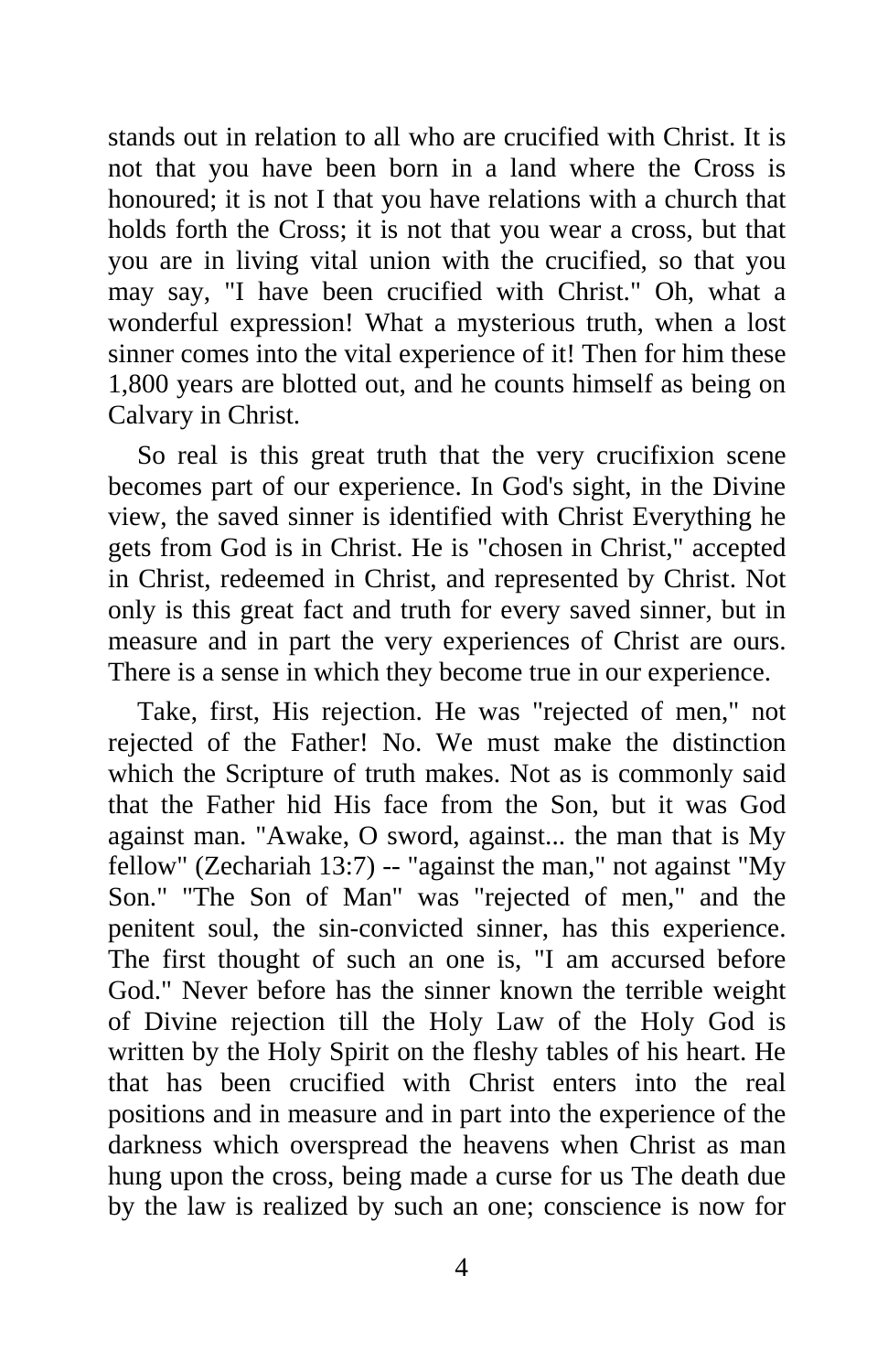the first time awakened; sin now for the first time is seen as that which separates from God; and the sinner loathes himself, as he thus enters into the first experience of what it is to be crucified with Christ.

But, secondly, there is, thank God, another experience. There is another view of the Cross of Christ, a Divine view, that of acceptance. If at His baptism and transfiguration the testimony of heaven was, "My beloved Son, in whom I am well pleased," surely it was so here when that Beloved One was accepted; for the holiness of God was then vindicated, the law of God was then honoured, the majesty of God was then magnified, and the same words are pronounced over every sinner who can say, "I have been crucified with Christ." The Father in heaven declares of Him and of every such an one, "My beloved son, in whom I am well pleased," and this, just because he is "accepted in the Beloved." Oh what a mighty reality there is in this great truth! How great the merits of this Saviour who has thus stood in the sinner's place, that the sinner might stand in His! No wonder that of all such the Holy Spirit has written, "There is now no condemnation to them that are in Christ Jesus." What a perfect satisfaction do we present! Who can measure the glorious answer to the law, the vindication of God's holiness, which the man (who a little while ago was a poor forlorn outcast sinner) brings before God, as soon as by grace he is enabled to say, "I have been crucified with Christ." Ah, this is light that will dissipate our darkness: all our bondage and fear would be instantly gone if we could only realize what it means to be "crucified with Christ<sup>"</sup>

But more than this is contained in the truth: not only Christ's acts and position are ours, but His words and utterances become in part ours. We know what it is to cry, "My God, my God, why has Thou forsaken me?" It is our cry of felt helplessness; it says, if God should cast us out for ever, "just and true is He." No reason can we find in ourselves, no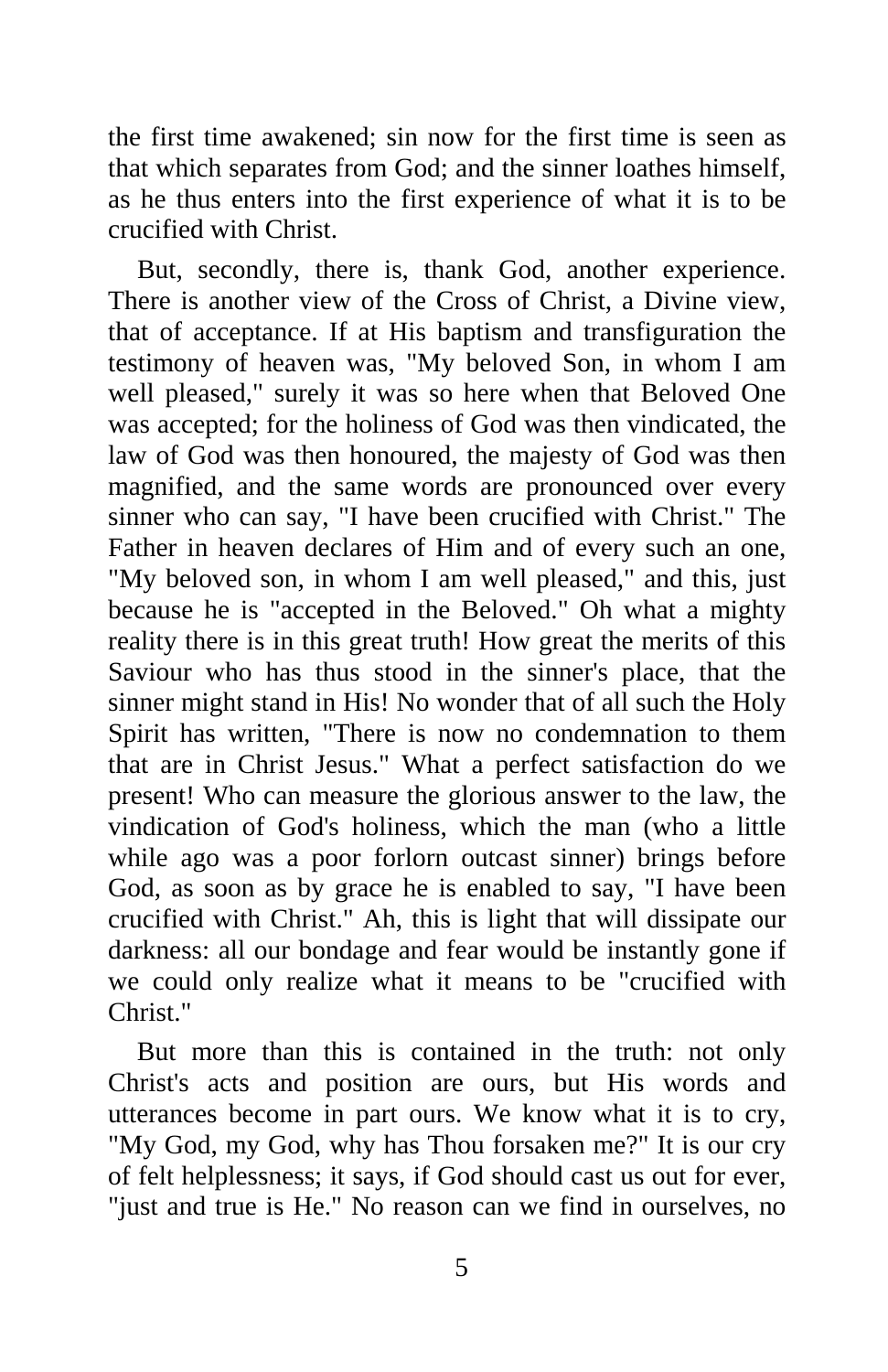ground for our acceptance can we find in our past living or present feelings. If saved at all, it must be by grace. and grace alone; and it shews that even this cry is the result of life which has been given; for though we cry, we say "My – my God." This is the beginning of the end, all else is assured when we can say my God. But the full measure of our absolute unworthiness is never experienced by us until this life and light has been imparted. It was when God said, "Let there be light," that ruin and desolation was seen at its worst, and so it is with the sinner. Talk not about repentance or contrition as a preparation for coming to Christ, for if we "have been crucified with Christ," we will surely experience the horror of this great darkness, but it will be coupled with hope. "My God."

Then another cry, "It is finished." What a blessed confession is this for Christ and for us! He who is crucified with Christ may take it upon his lips, and claim it as his own. His salvation is finished, the work is complete and perfect, nothing can be put to it nothing can be taken from it. Of course, if we mean to be saved by our own merits it will never be finished, and if we hesitate to say this, it is a proof that we are trusting to our own merits. If we are seeking to be saved by anything we can produce, our rest will always be unrest. But if saved by Christ, in Christ, with Christ, "for Christ's sake," then it is presumption if we do not admit to their fullest extent such statements as these, "He that believeth hath everlasting life," "is passed from death unto life," "shall not come into condemnation." It is not presumption to claim these words, but it is presumption, and unbelief too, if we hesitate as saved sinners to confess them. Come, all ye that are going about to establish your own righteousness, all ye that are seeking some other way to the glory of God, listen to this joyful sound of a finished salvation for all who have been crucified with Christ.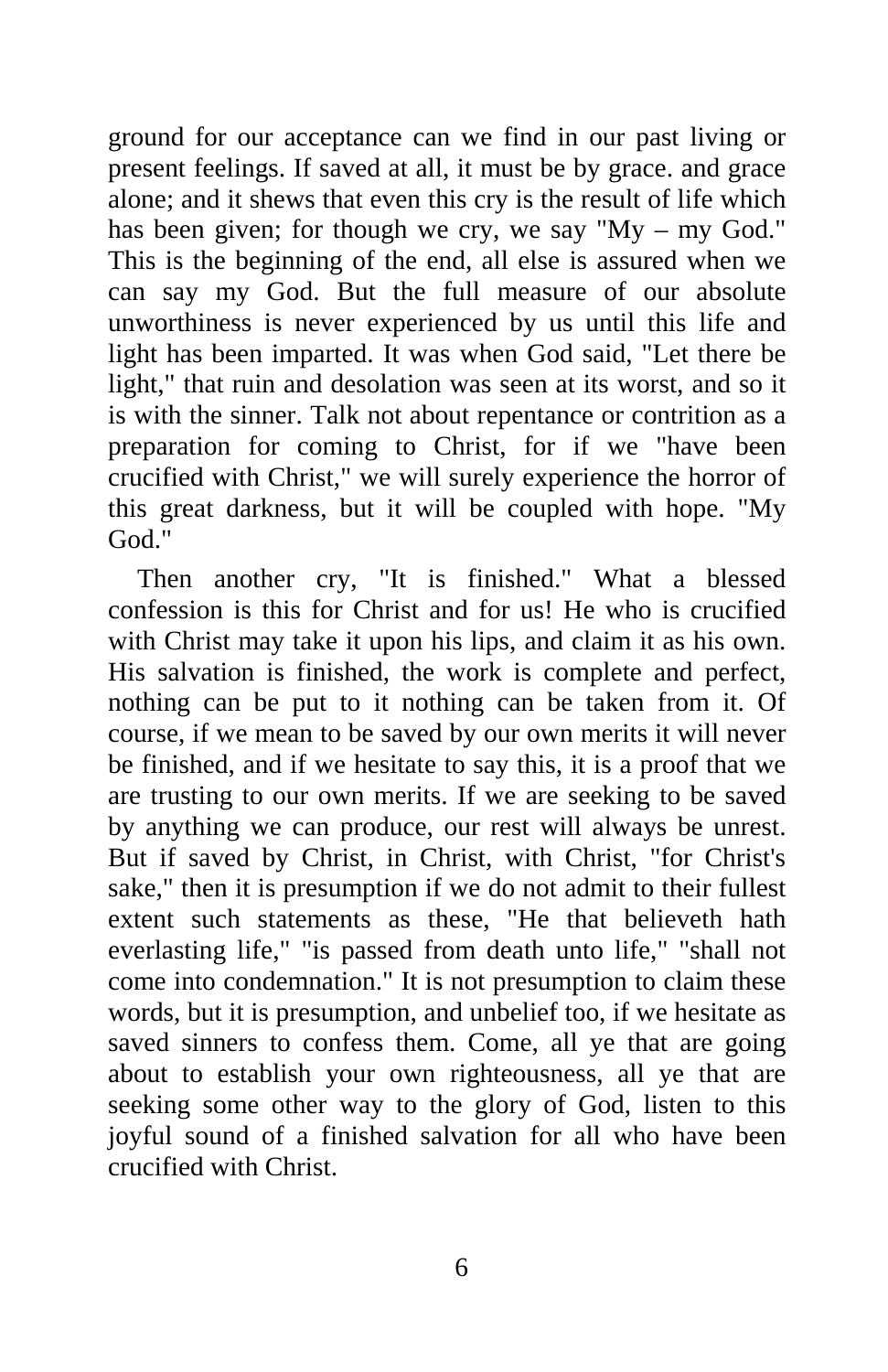We cannot follow all the other thoughts which gather round "Christ Crucified," but there are two other facts that we must not omit. The Apostle says, "By whom the world is crucified to me, and I unto the world" (Galatians 6:14).

What is the relation of the world to the crucified? Ah, it wore a very solemn aspect as the Crucified looked upon it, and he who is crucified with Christ sees it in the same way (in part and in measure). This is more than a figure. What did Paul mean when he said, "If ye be dead with Christ" -- and "Ye are dead"? Not that we are actually dead, but judicially dead in God's sight, and therefore we are so to reckon ourselves. "If ye be dead with Christ," says the Apostle. "If ye then be risen with Christ, set your affections on things above, not on things on the earth, for ye are dead, and your life is hid with Christ in God" (Colossians 2:20; 3:1-3). What does this language imply? We are to be blind and deaf and indifferent to the world, as was Christ upon the cross. We are in the world, indeed, but rejected by it, not of it. All the hum and distracting noises fell upon unheeding ears, as they rose from Jerusalem and were wafted by the winds towards Calvary! If we are crucified with Christ we shall know something of this experience; only remember always that it is the effect and not the cause of being thus crucified. We cannot crucify our selves, we cannot make ourselves dead. How did the Lord Jesus pray? "I pray not that Thou shouldst take them out of the world, but that Thou shouldst keep them from the evil" (John 17:15). "Let me see life," says the man of the world, and he plunges into sin. "Let me see life," says the saved sinner, and he separates himself from sin. He only lives who is crucified and risen with Christ.

Those who are crucified with Christ know something of His sustaining joy. We are not left to imagine what this was, but we know that "For the joy that was set before Him He endured the cross, despising the shame" (Hebrews 12:2). Great were His sufferings, but greater still His joy. So it will be with us.